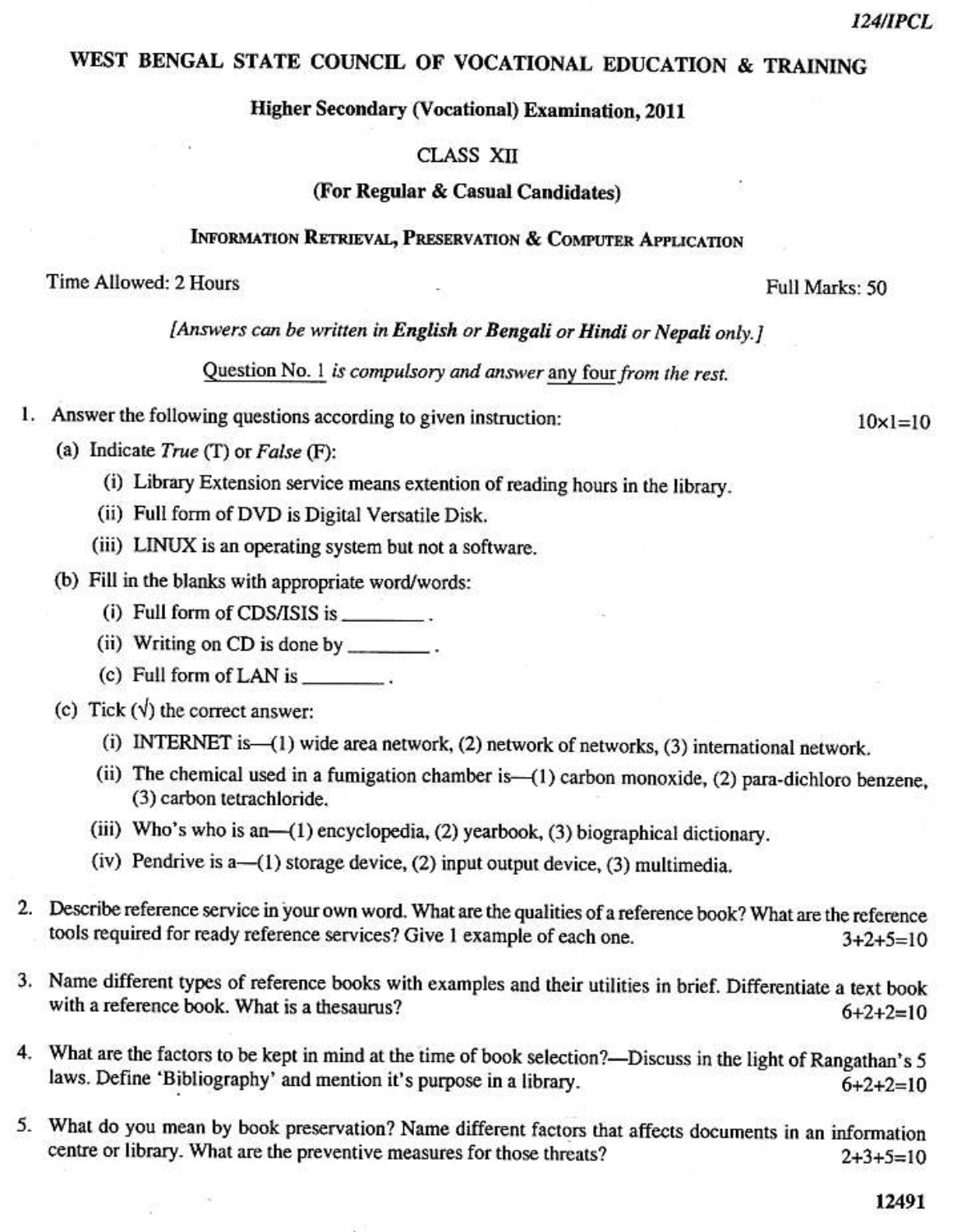- 6. What is Internet? How it can be useful for a modern library? Name two operating system used now-a-days.  $2+2+2+4=10$ Describe with labelled diagram a modern P.C. and its peripherals.
- 7. What do you understand by Library Automation? What are the advantages of it over manual management? What are the differences between hardware and software?- Give two examples of each.  $2+3+3+2=10$
- 8. Write short notes on (any four):
	- (a) Rewriteable DVD:
	- $(b)$  SDI;
	- (c) Indian National Bibliography;
	- $(d)$  LAN;
	- (e) Digital Library.

## [Bengali Version]

[কেবলমাত্র বাংলা অথবা ইংরাজী অথবা হিন্দি অথবা নেপালীতে উত্তর লেখা যাবে।]

প্রথম প্রশ্নটির উত্তর দেওয়া আবশিক।

পরবর্তী প্রশ্নগুলোর মধ্য থেকে যে কোন চারটি প্রশ্নের উত্তর দাও।

- ১। নির্দেশ অনুসারে নিচের প্রশ্নগুলি উত্তর দাও ঃ
	- (ক) নীচের উক্তিগুলি সঠিক হলে 'হ্যা' অন্যথায় 'না' লেখ ঃ
		- (i) গ্রন্থাগারে সম্প্রসারণ সেবা বলতে বোঝায় পাঠক পরিষেবার সময় বৃদ্ধি করা।
		- (ii) ডিভিডি-র সম্পূর্ণ কথাটি হ'ল ডিজিটাল ভার্সেটাইল ডিস্ক।
		- (iii) LINUX একটি অপারেটিং সিস্টেম, কিন্তু এটা সফট্ওয়্যার নয়।
	- (খ) শূন্যস্থান পুরণ করো (শব্দ বা শব্দসমষ্ঠি দ্বারা) ঃ
		- (i) CDS/ISIS-এর সম্পূর্ণ কথাটি হল \_\_\_\_\_\_\_\_\_\_\_।
		- (ii) সিডি-তে যার দ্বারা লেখা (Write) হয় তা হ'ল \_\_\_\_\_\_\_\_\_\_\_।
		- (iii) LAN-এর সম্পূর্ণ কথাটি হ'ল \_\_\_\_\_\_\_\_\_\_\_\_।
	- (গ) সঠিক উত্তরটি টিক (√) চিহ্ন দাওঃ
		- (i) ইন্টারনেট হ'ল একটি—(1) ওয়াইড এরিয়া নেটওয়ার্ক, (2) নেটওয়ার্ক সমষ্ঠির নেটওয়ার্ক, (3) আন্তর্জাতিক নেটওয়ার্ক।
		- (ii) ফিউমিগেশন চেম্বারে (বই-এর পোকা মারার জন্য) যে রাসায়নিক দ্রব্য ব্যবহৃত হয় তা হ'ল—(1) কার্বন মনোক্সাইড, (2) প্যারা ডাইক্রোরো বেনজিন, (3) কার্বন টেট্রাক্রোরাইড।
		- (iii) হ'স ছ হ'ল (Who's who) একটি—(1) বিশ্বকোষ, (2) বৰ্ষপঞ্জী, (3) জীবনী কোষ।
		- (iv) পেন ড্ৰাইভ হ'ল একটি—(1) তথ্য মজুতকারী অংশ, (2) ইনপুট আউটপুট ডিভাইস, (3) মাল্টিমিডিয়া।
- ২। তোমার ভাষায় 'নির্দেশন সেবা' কাকে বলে লেখ। একটি আকর গ্রন্থের আবশ্যিক গুণগুলি কি কি? নির্দেশন সেবা/অনুলয় সেবা দানের জন্য যে যে তথ্য সামগ্রীর (রেফারেন্স টুল) প্রয়োজন একটি করে উদাহরণ সহ সেগুলি উল্লেখ কর।  $0+2+0=50$
- ৩। উদাহরণ সহ বিভিন্ন প্রকার আকর গুছের নাম লেখ এবং তাদের প্রয়োজনীয়তাগুলি উল্লেখ কর। একটি পাঠ্য বই এবং একটি আকর গ্রন্থের মধ্যে পার্থক্য কি? 'থেসারাস' সম্বন্ধে সংক্ষিপ্ত পরিচয় দাও। 04=5+5+9

 $4 \times 2\frac{1}{2} = 10$ 

 $0\xi = \zeta \times 0$